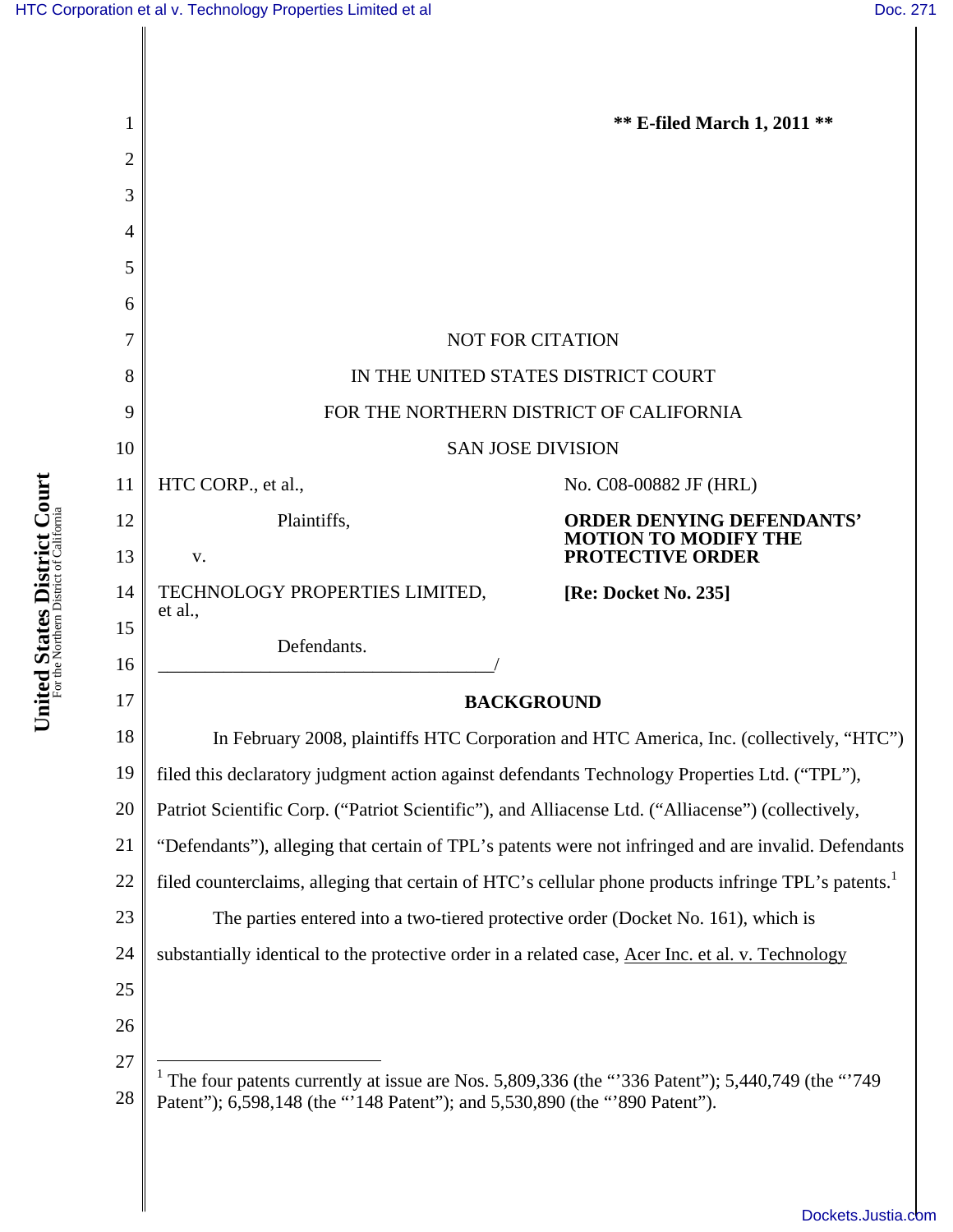1 2 3 Properties Limited et al., No. 5:08-cv-877 (N.D. Cal.).<sup>2</sup> Under the protective order as it now stands, TPL's and Alliacense's in-house personnel are prohibited from viewing documents designated as "Highly Confidential - Attorneys' Eyes Only." Docket No. 161 at ¶ 7.3.

4

5 6 7 8 9 10 11 12 13 14 According to TPL and Alliacense, HTC has produced 1,838 pages of highly technical data sheets, programmer guides, specifications, design manuals, and white papers regarding the microprocessors contained in HTC's products accused of infringement in this case, all of which have been designated as "Highly Confidential - Attorneys' Eyes Only" (the "Attorneys' Eyes Only Chip Technical Documents"). $3$  Many of these documents were provided to HTC by its third party microprocessor providers, who consented to their production based on their being designated as such. Docket No. 248 ("Chen Decl.") ¶ 4. TPL and Alliacense now seek to amend the protective order in this case to allow Douglas Lum, Alliacense's Manager of Reverse Engineering and Analysis, to review the Attorneys' Eyes Only Chip Technical Documents for the purpose of developing their infringement proof. Docket No. 235 ("Motion") at 2. HTC opposes the motion (Docket No. 249 ("Opp'n")), and oral argument was heard on March 1, 2011.

# **LEGAL STANDARD**

16 17 18 The Ninth Circuit has established a balancing test to use when a party seeks discovery of an opposing party's trade secrets. The test compares "the risk of inadvertent disclosure of trade secrets to a competitor, against the risk . . . that protection of . . . trade secrets impair[s] prosecution [of the

19

15

<sup>20</sup> 21 22 23 <sup>2</sup> Acer and HTC filed declaratory judgment actions in this district seeking to establish that they do not infringe any valid and enforceable claim of four patents allegedly owned or controlled by TPL. See Acer Inc. et al. v. Technology Properties Limited et al., No. 5:08-cv-877 (N.D. Cal.); HTC Corp. et al. v. Technology Properties Limited et al., No. 5:08-cv-00882 (N.D. Cal.). Both of these suits named TPL and Alliacense as defendants. By order dated December 8, 2008, Judge Fogel declared the actions to be related.

<sup>24</sup> <sup>3</sup> The Bates numbers of the Chip Technical Documents are as follows: HTCTP0008372-426; HTCTP0008485-497; HTCTP0010922; HTCTP0011076-116; HTCTP0013693-708;

<sup>25</sup>

HTCTP0044132-161; HTCTP0044359-373; HTCTP0045190-324; HTCTP0045712-724;

<sup>26</sup> HTCTP0075349-386; HTCTP0075742-792; HTCTP0076429-462; HTCTP0087329-366; HTCTP0087404-437; HTCTP0087877-903; HTCTP0125772-809; HTCTP0126354AA 354AU;

<sup>27</sup> HTCTP0148033-247; HTCTP0148397-453; HTCTP0148591-608; HTCTP0148725-901;

<sup>28</sup> HTCTP0155233-260; HTCTP0175966-6658; and HTCTP0179490-539. Docket No. 252 ("Joesten Decl.")  $\P$  2.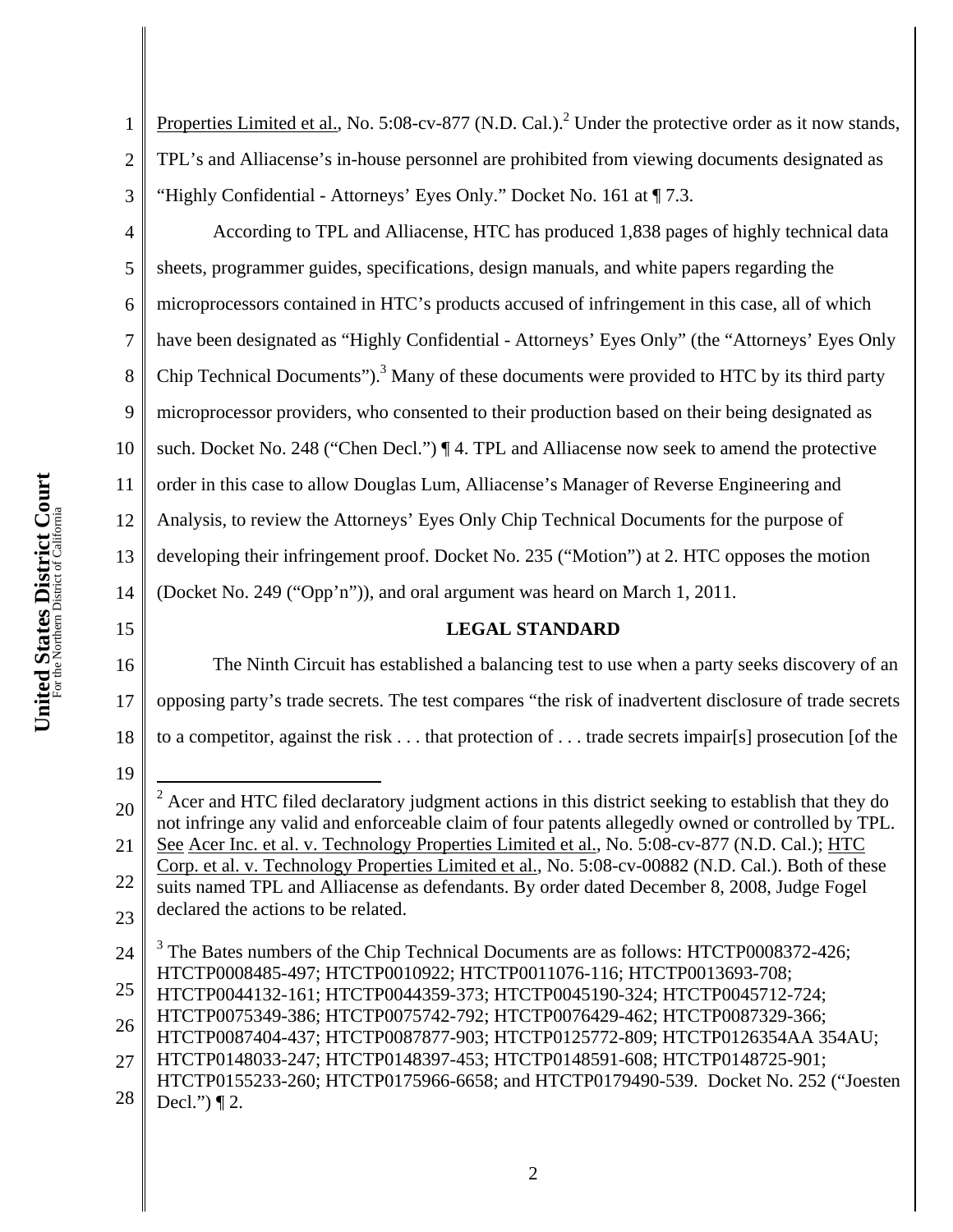3

4

5

6

7

8

9

10

11

12

13

14

1 2 discovering party's] claims." Brown Bag Software v. Symantec Corp., 960 F.2d 1465, 1470 (9th Cir. 1992).

**DISCUSSION** 

# A. TPL and Alliacense's Need for Lum to Review the Documents

TPL and Alliacense argue that Lum is uniquely qualified to review the Attorneys' Eyes Only Chip Technical Documents. Motion at 4, 7-9. In support of this claim, Lum declares that his "primary responsibility within Alliacense is to analyze third party products for the purpose of determining whether they may infringe . . . the patents-in-suit in this litigation." Lum Decl. ¶ 3. In connection with this work, "[he] regularly review[s] technical manuals and specifications, and [he has] prepared thousands of claim charts evaluating hundreds of product, including the HTC products accused of infringement in this case." Id. Thus, he is "intimately familiar with the patented technology" and has "specialized technical knowledge and expertise, based on [his] years of experience assessing infringement of the patents-in-suit and [his] familiarity with the accused products, that uniquely qualifies [him] to assist with the technical analysis in this case." Id. ¶ 4.

15 16 17 18 19 20 21 22 23 24 25 26 In addition, TPL and Alliacense claim that "[w]ithout Mr. Lum's assistance, [they] will need to retain an expert to learn the more than 6,000 pages of file wrapper histories on the four patents in suit (themselves the subject of more than 15 requests for reexamination) and to become intimately familiar with HTC's accused products." Opp'n at 7. Based on the declaration of Mac Leckrone, President and CEO of Alliacense, TPL and Alliacense argue that no independent expert could match Lum's level of expertise without a full year of study and preparation" because the size of the file histories of the four patents-in-suit and there are more than 1,000 pieces of prior art. Motion at 9 (citing Leckrone Decl. ¶ 4. ("Alliacense expects that new engineers joining company team require at least one full year to acquire deep understanding the MMP Portfolio, the claims, and the file history.")). Thus, "[f]or an expert not already intimately familiar with the patents and the accused products, analyzing HTC's [Attorneys' Eyes Only] Chip Technical Documents and comparing them to the relevant asserted claims is a Herculean task." Id.

27 28 While Lum may be qualified to do the work that Defendants' want to be done, the Court is somewhat skeptical of TPL and Alliacense's claim that it would be extremely hard for them to find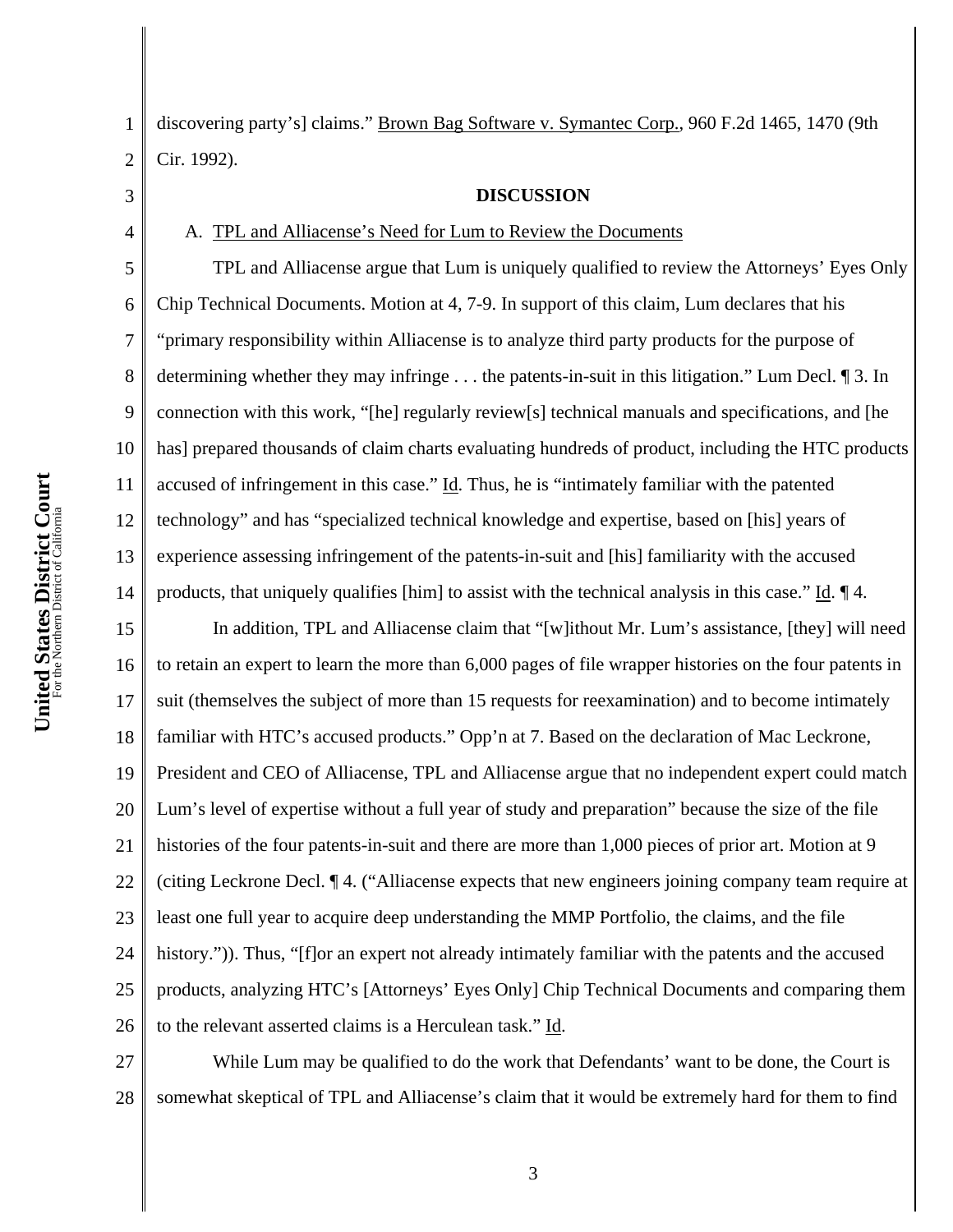2 3 4 5 an acceptable outside expert for this task. Leckrone's declaration explains that it would take an expert a full year to match Lum's experience, but this is not the point. Rather, the point is whether TPL and Alliacense's action would be impaired if Lum, as opposed to an outside expert, is not allowed to review the Attorneys' Eyes Only Chip Technical Documents. Leckrone's declaration does not address this.

6 7 8 9 10 11 12 13 14 Moreover, TPL and Alliacense have already hired a competent outside expert, Dr. Oklobdzija, who has been providing assistance to them for over two years. At oral argument, they suggested that Dr. Oklobdzija was simply too busy with his academic duties to provide them more of his time and that other outside experts could have conflicts of interest that would prevent their retention by TPL and Alliacense. While the Court does not doubt that some outside experts may have such conflicts, it is unpersuaded by TPL and Alliacense's argument, and, in any case, Dr. Oklobdzija's retention would suggest that perfectly acceptable outside experts who do not have conflicts of interest do, in fact, exist for TPL and Alliacense to hire.<sup>4</sup> Otherwise, how would he have been hired?

#### 15

1

# B. Risk of Disclosure and Harm to HTC

16 17 18 19 20 21 22 TPL and Alliacense also argue that allowing Lum to review these documents presents no risk of trade secrets to a competitor. First, TPL and Alliacense say that Lum is not engaged in competitive decisionmaking. Motion at 10-11. This appears to be true: Lum declares that he does not participate in the development of products, decisions about product pricing or design, or the prosecution or reexamination of patents, has no personal or professional interaction with any member of TPL's product development team, and has no involvement in identifying prospective licensees for the patents in suit. Lum Decl. ¶ 6. This Court has no reason to doubt his credibility.

23 24 25 26 Second, TPL and Alliacense state that they are distinct entities and that Alliacense, Lum's employer, is not involved with product development. Motion at 11-12. As Mac Leckrone declares: "Alliacense is the corporate entity responsible for licensing and enforcing the . . . four patents-insuit. While Co-Defendant TPL develops and markets products practicing the inventions at issue in

27

 $\overline{a}$ 

<sup>28</sup> <sup>4</sup> Indeed, TPL and Alliacense did not submit a declaration describing the steps they may have taken in their search for a suitable second expert who does not have a conflict of interest.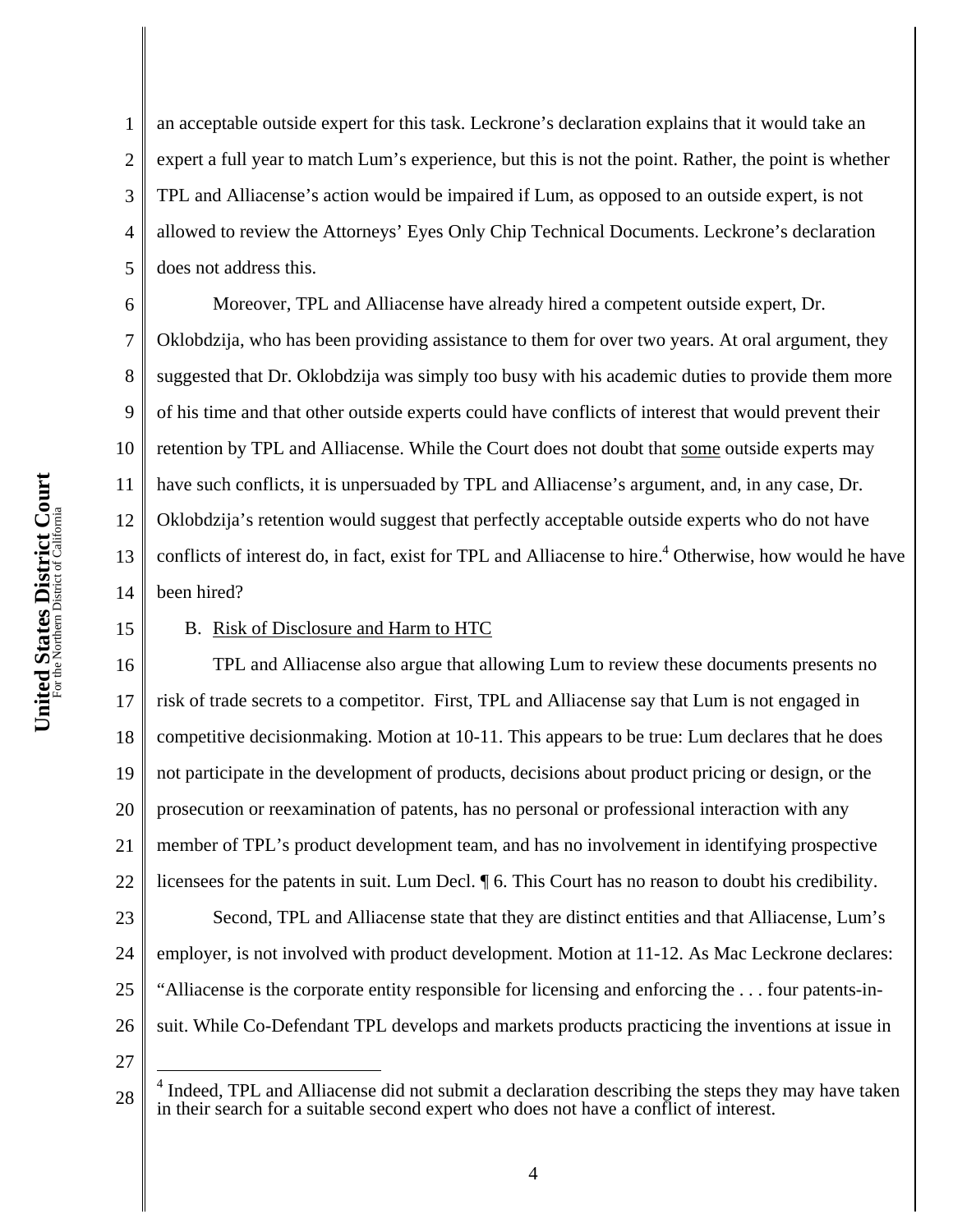$\overline{a}$ 

1 2 3 4 5 6 7 8 9 10 11 12 13 14 15 16 this case, Alliacense has no involvement whatsoever in TPL product development. Alliacense has its own management, offices, file servers, and IT department, and the activities of the two corporate entities are wholly separate and discrete." Leckrone Decl. ¶ 2. But even if this is true, the two entities are, at the very least, related, and disclosure to Alliacense, even with the protections TPL and Alliacense propose, are cause for concern.<sup>5</sup> Indeed, as HTC points out, in denying a motion seeking access to an adverse party's confidential information by an in-house counsel of a licensing entity — which Alliacense is — Magistrate Judge Chen explained that "where the party asserting infringement is in the business of acquiring intellectual property and enforcing it against other entities using the allegedly infringing technology, '[t]here is little doubt' that the alleged infringer's confidential information could be of value." Shared Memory Graphics, LLC v. Apple, Inc., No. C10-02475 VRW (EMC), 2010 U.S. Dist. LEXIS 125184, at \*7 (N.D. Cal. Nov. 12, 2010). And, while Lum says that he is not engaged in licensing, he does directly report to Alliacense's director of licensing operations. Lum Decl. ¶ 5. In such a situation, this Court has already noted that it is "skeptical about allowing even the most trustworthy of defendants' employees to view such sensitive information." Acer Inc. et al. v. Technology Properties Limited et al., No. 5:08-cv-877, Docket No. 130 (N.D. Cal. May 14, 2009).

17 18 19 20 21 22 23 24 25 26 TPL and Alliacense cite some cases where courts have allowed an in-house employee of a party to view confidential information of an opposing competitor where the employee had some very specialized knowledge and did not engage in competitive decisionmaking. Motion at 7-12. But crucial to the reasoning in these cases is that the moving party showed that no outside experts existed who could sufficiently analyze the technology at issue. See, e.g., MGP Ingredients, Inc. v. Mars Inc., 245 F.R.D. 497, 502 (N.D. Cal. 2007) (in-house personnel had substantial experience in a narrow field that could not be replaced on the "open market"); Frees, Inc. v. McMillian, No. 05- 1979, 2007 WL 184889, at \* 5 (W.D. La. Jan. 22, 2007) (opposing party provided no information to refute moving party's contention that it would be forced to hire an expensive outside expert, which would be difficult because no experts currently have the particularized knowledge of the relevant

<sup>27</sup> 28  $<sup>5</sup>$  This is so even though, under their proposed amendment, Lum would only be able to review the</sup> Attorneys' Eyes Only Chip Technical Documents at the offices of TPL and Alliacense's counsel, Farella Braun + Martel. Motion at 12.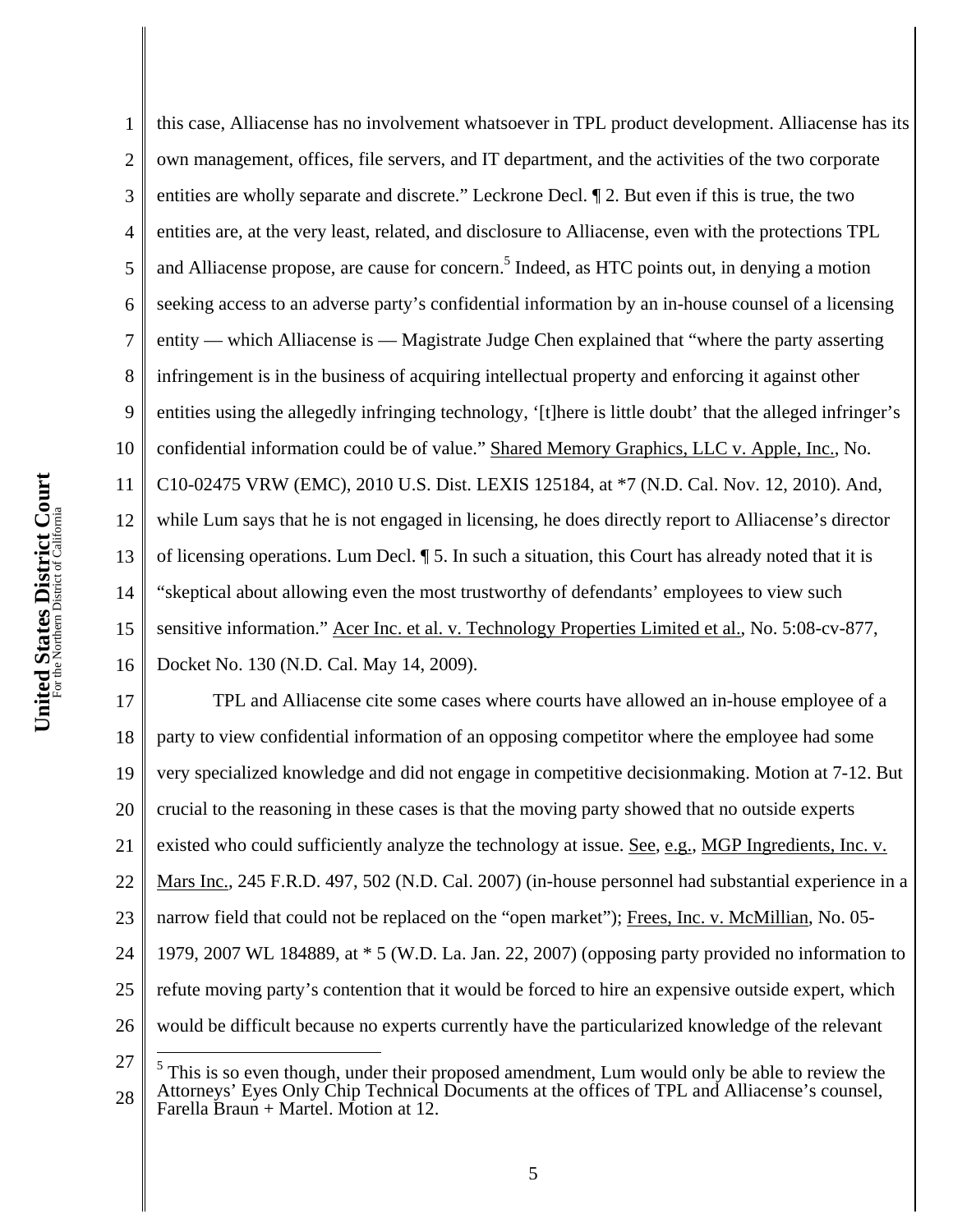3

4

5

6

11

12

13

14

15

17

18

19

20

21

22

23

24

25

26

27

28

1 2 technology). As discussed above, the Court does not believe that TPL and Alliacense sufficiently made such a demonstration.

HTC argues that many of the Attorneys' Eyes Only Chip Technical Documents are documents that were given to HTC by third party chip manufacturers, and those manufacturers did so in reliance on the protections in the protective order. Opp'n at 8. Those manufacturers, HTC argues, should get the benefit of their bargain. Id. HTC's point is still well-taken.

7 8 9 10 In sum, the Court concludes that TPL and Alliacense have not established a "very good reason" for modifying the protective order to allow Lum to review HTC's highly confidential documents. See Acer Inc. et al. v. Technology Properties Limited et al., No. 5:08-cv-877, Docket No. 130 (N.D. Cal. May 14, 2009).

# **CONCLUSION**

Based on the foregoing, TPL and Alliacense's motion to modify the protective order is DENIED.

**IT IS SO ORDERED.** 

16 Dated: March 1, 2011 **HOWAR**<br>UNITED 5ATES MAGISTRATE JUDG